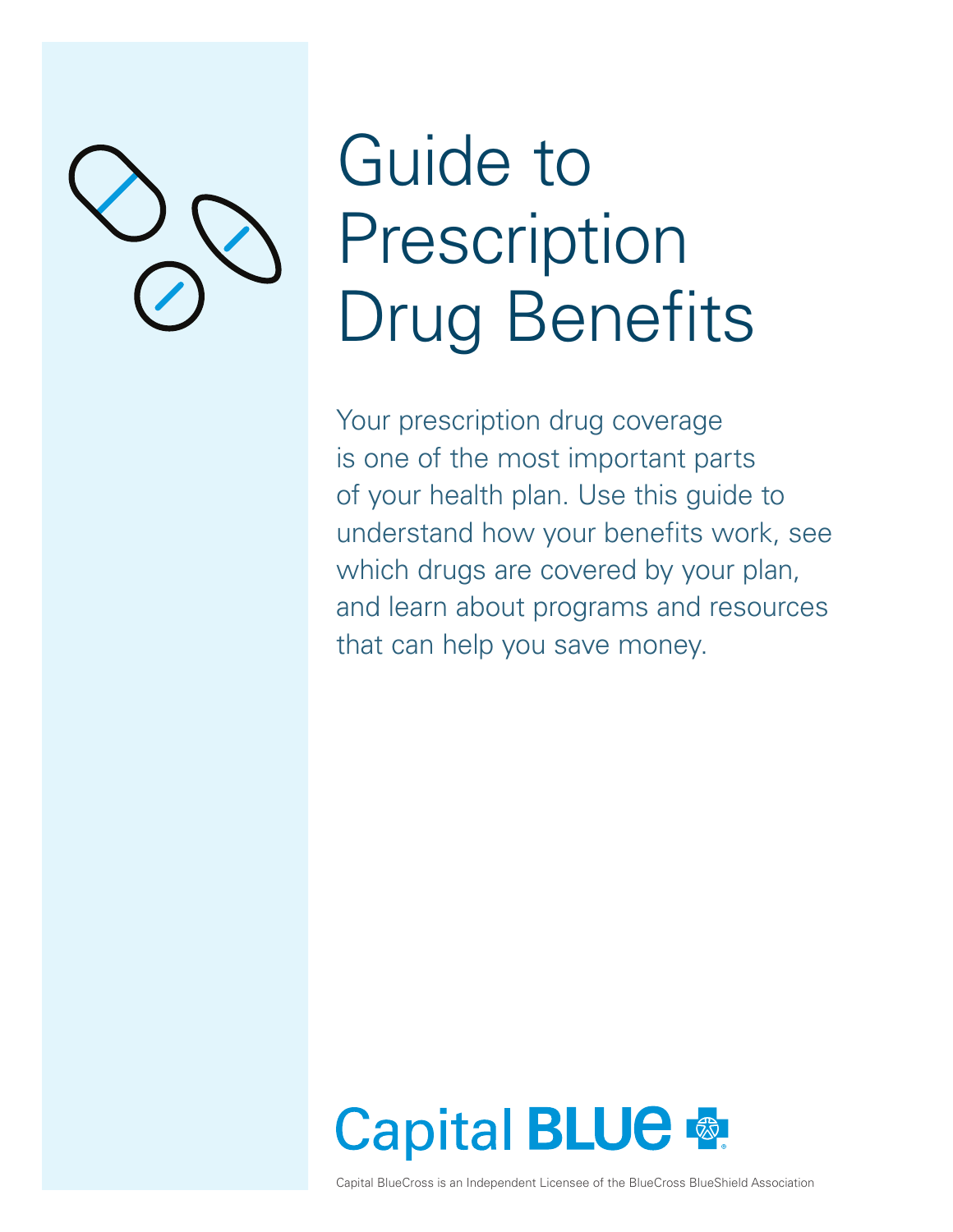# Fill Prescriptions When You Want, From Where You Want

#### Retail pharmacies (local neighborhood or chain store pharmacy)

Show your Capital BlueCross member ID card at any in-network pharmacy when you have a prescription to fill. You can find in-network pharmacies by logging in to your secure account at **CapitalBlueCross.com**. Your plan's benefits will determine if or how much you are charged when you pick up your medication. Note that 75 percent of your previous supply must be used before you can get a refill.\*

- For most plans, in-network pharmacists will automatically submit a claim for you. You will be responsible for paying your cost share, according to your plan.†
- If you go to an out-of-network pharmacy and need to submit a claim, you can download a form from **CapitalBlueCross.com**. After completing it, please send the form and your receipt to: Pharmacy Services, P.O. Box 25136, Lehigh Valley, PA 18002-5136.

#### **Home Delivery**

Enjoy the convenience of having prescriptions delivered straight to your home. AllianceRx Walgreens Prime is your plan's home delivery pharmacy and makes it easy to get the drugs you need to be your healthiest.‡

- Set up an account (including payment information) with AllianceRx Walgreens Prime at **855-924-8421** or visit **alliancerxwp.com/home-delivery**. You also can log in to your secure account at **CapitalBlueCross.com** and choose *Start* or *Manage Home Delivery.*
- Ask your doctor to send your prescription to AllianceRx Walgreens Prime.
- Continue managing your home delivery service (auto-refills, change in contact information, updated payment information, etc.) through your online account.

<sup>\*</sup> The amount of medication you can obtain at a retail or home delivery pharmacy depends on your drug benefit. Please refer to your Certificate of Coverage or policy.

<sup>†</sup> Some plans may require paper claim submissions to process reimbursements. Check your Certificate of Coverage for more information.

<sup>‡</sup> On behalf of Capital BlueCross, AllianceRx Walgreens Prime, an independent company by Walgreens Specialty Pharmacy Holdings, LLC, assists in dispensing home delivery and specialty drugs for our members.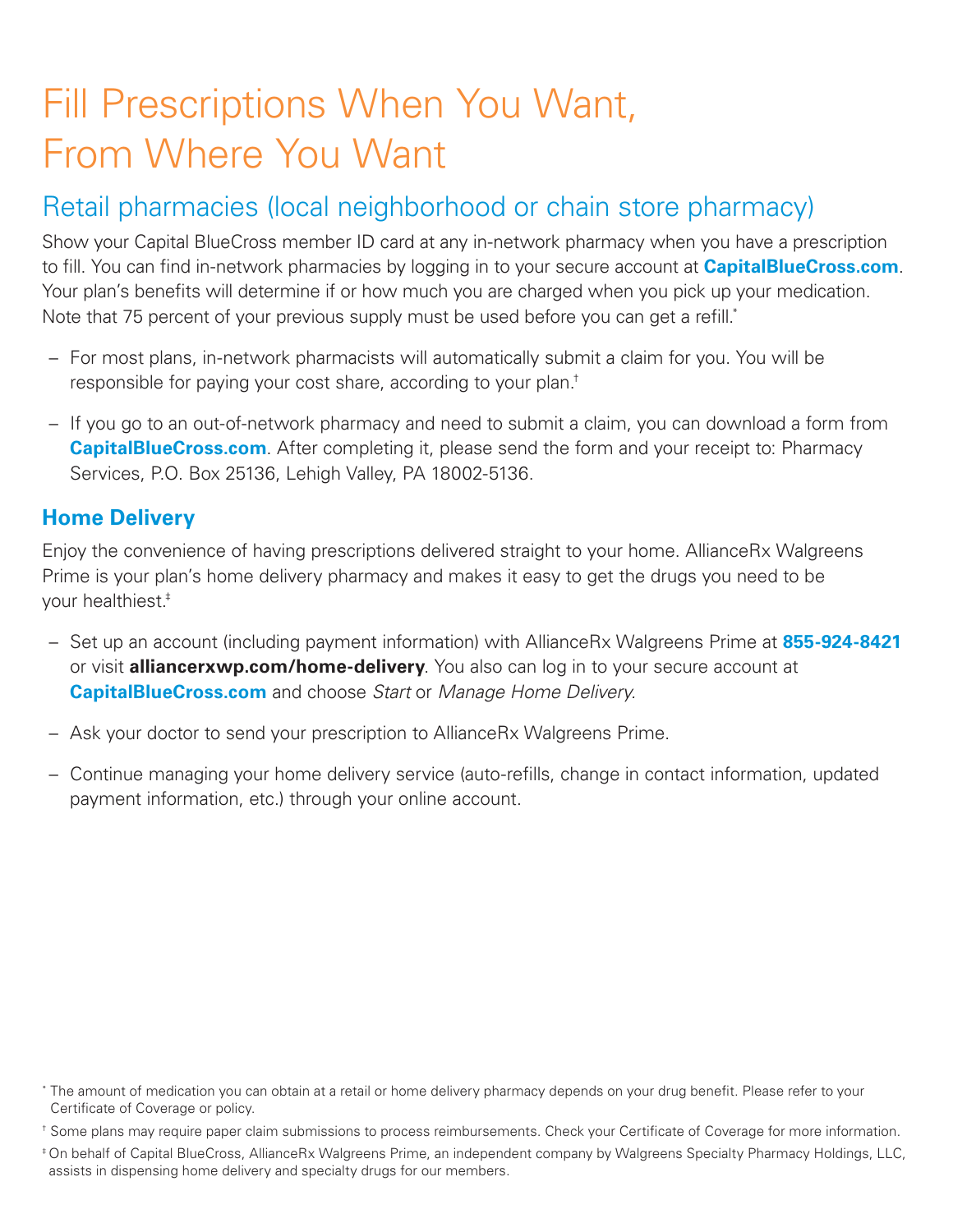# Tips and Reminders for Home Delivery

#### When ordering a 90-day supply or refills of a prescription drug through home delivery:

- Be sure your doctor indicates 90-day supply and the number of refills you need on your written prescription
- Note that 60 percent of the previous supply must be used before a refill is sent
- Allow up to 14 days for delivery and have at least two weeks of medication on hand when ordering any refills

You can set up auto-refills so you can conveniently continue receiving your medications at home until you have either used all of your refills or your prescription expires. Note that you will need to set up autorefills each time your doctor writes a new prescription for you, even if it is for a drug you have ordered before.

Orders totaling \$250 or less will be charged to the payment method in your account (a credit or debit card, for example). If your order is more than \$250, you must authorize payment before your order will be shipped. AllianceRx Walgreens Prime (the home delivery pharmacy), will attempt to call you three times for payment authorization. If they are unable to reach you or you do not return their call after the three attempts, your order will be canceled.

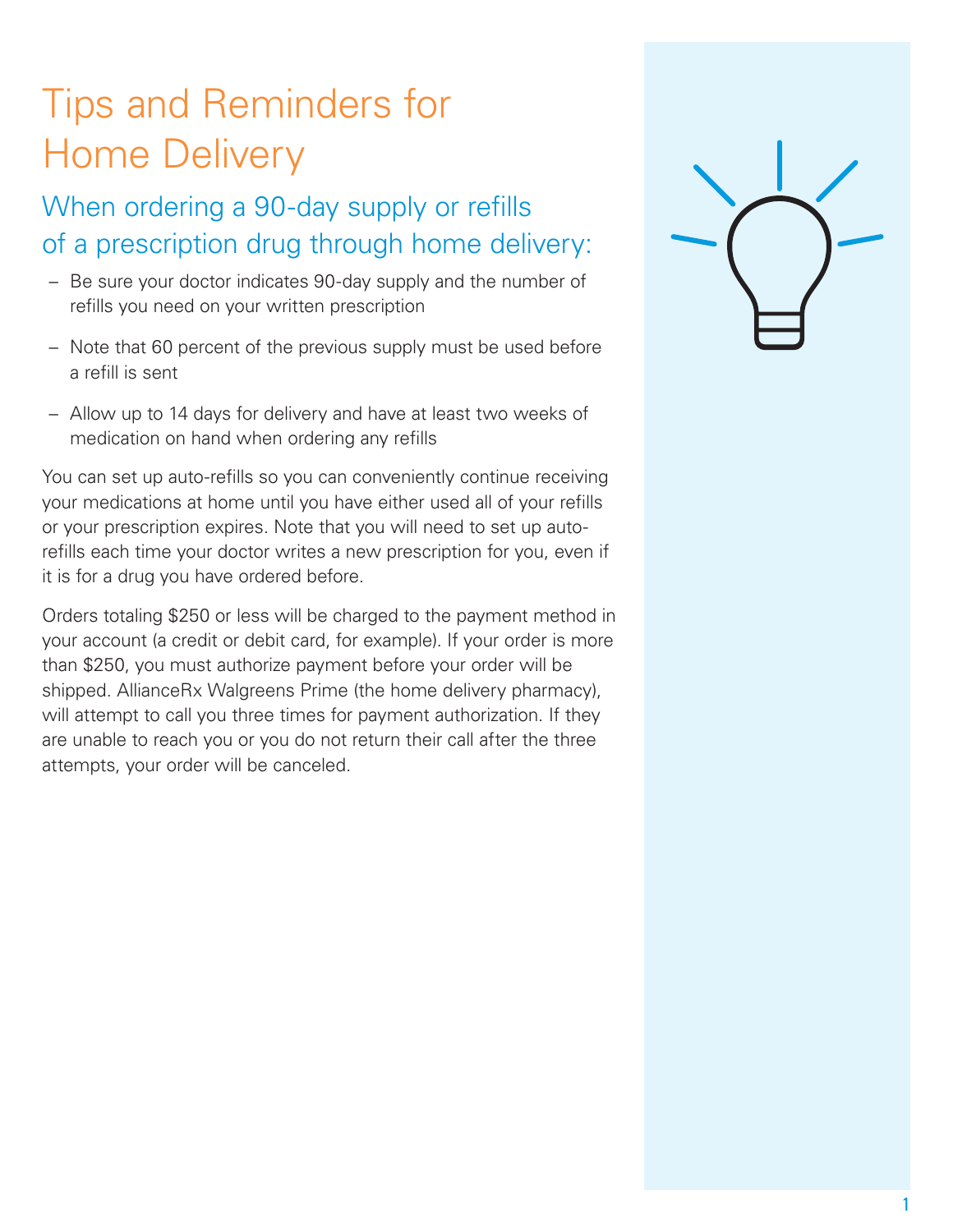

### What Drugs Are Covered

Your formulary is a list of drugs covered by your health plan. Capital BlueCross manages the formulary by including generic and brand-name prescription drugs that focus on your safety and help you save money. Every drug listed on the formulary has been approved by the U.S. Food and Drug Administration (FDA), which means they have been carefully tested and meet strict safety standards.

Generic drugs are typically the most affordable and offer a lower cost share than brand-name drugs. The active ingredient in a generic drug is chemically identical to the active ingredient in the brand-name version. To help lower your out-of-pocket costs, choose generic drugs whenever possible. Your formulary may classify generic drugs into two categories: generic preferred and generic nonpreferred. The difference between the two is their cost—generic preferred drugs typically cost less than generic nonpreferred drugs. Note, however, that generic nonpreferred drugs usually cost less than brand-name drugs.\*

Brand-name drugs are marketed and sold under a specific trade name and are protected by a patent. Your formulary may classify brand drugs into two categories: preferred and nonpreferred. Brand preferred drugs usually cost more than generics but normally cost less that other brand drugs that treat the same condition. Brand nonpreferred drugs usually have the highest cost share and receive their label because they have not been found to be more cost effective than available generic, over-the-counter, or preferred brand drugs.

Prescriptions drugs that aren't listed on your formulary are not covered by your plan, unless approved through the nonformulary consideration (formulary exception) process. Your provider can submit a nonformulary consideration request on your behalf if they think you would benefit from a drug that's not on your formulary.

#### Which drugs does my plan cover?

You can find your formulary on your secure account at **CapitalBlueCross.com**.

\* Not all benefits include separate cost shares for generic preferred or generic nonpreferred drugs. For benefits that have one generic cost share for generic drugs, the cost share will be applied to all generic drugs. Refer to your plan documents for specific information about your prescription drug benefit. You can visit your secure account at CapitalBlueCross.com to view the formulary and formulary status of your drugs.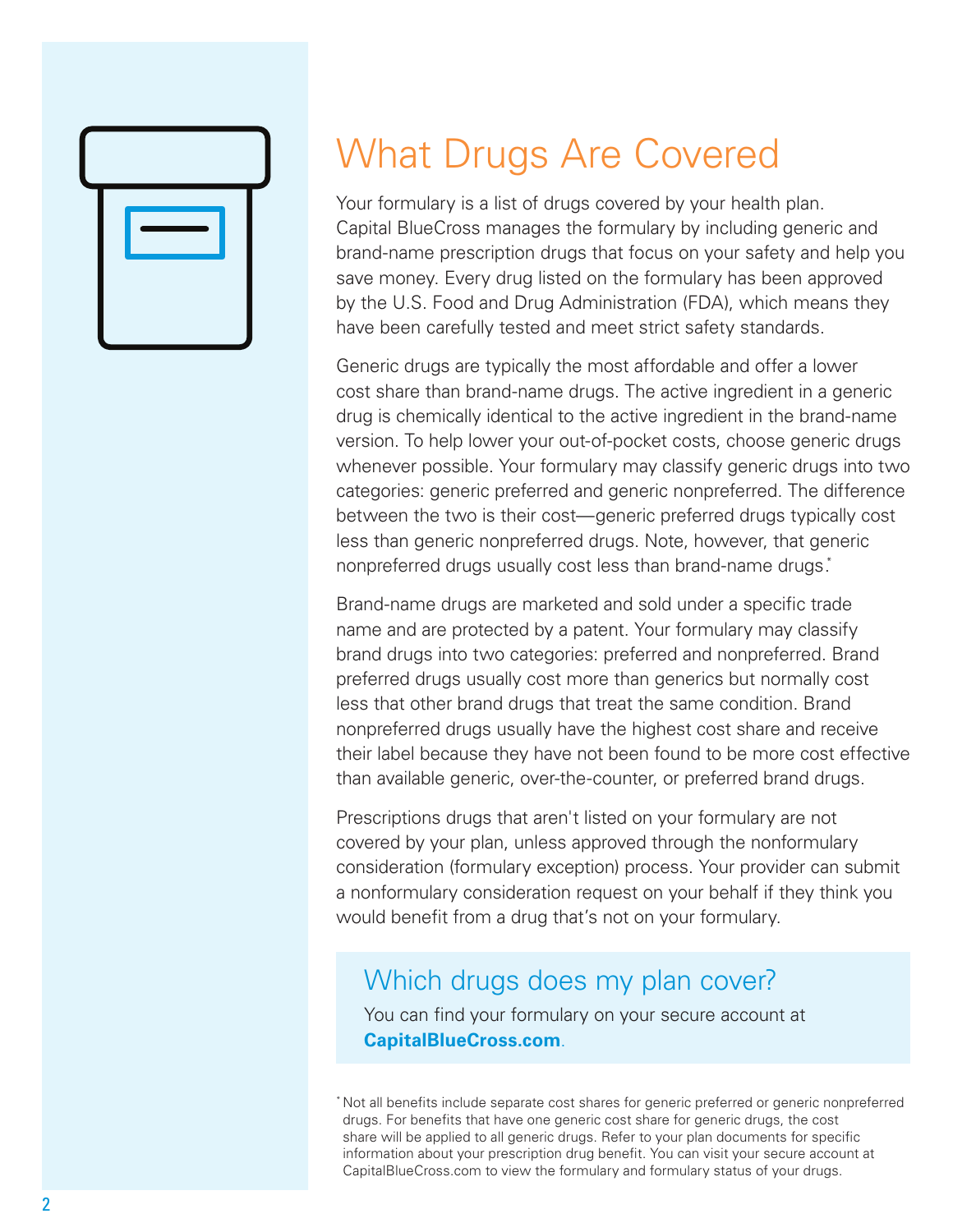### Prior Authorization

Your prescription drug plan may require prior authorization for certain drugs. This process encourages medically appropriate and cost-effective use of these drugs. Drugs requiring prior authorization are noted in your formulary. This means that your doctor will need to submit a request for coverage of these drugs, which will need to be approved before the drug will be covered under your plan.

To help prevent possible delays in filling prescriptions for these drugs, your doctor should request prior authorization before your prescription is filled. Your benefits won't cover prescription drugs that require prior authorization until authorization is approved. While your doctor will usually handle this process for you, if you need help or have questions, call the Member Services number on the back of your member ID card

If your authorization is not approved, you can still get your prescription; however, you will be responsible for the entire cost of the drug. You may appeal the decision or you may ask your doctor to prescribe another drug that is covered by your benefits.

# Special Programs

**Medication Synchronization**: You may obtain a partial fill or refill of your maintenance prescription drugs at your option when you are taking two or more maintenance medications. This can help make it easier for you to take medications correctly as prescribed. You can work with your in-network retail\* pharmacist to receive up to 28 days' worth of a maintenance medication, so that the refill syncs up with another maintenance medication. Additionally, we will prorate your applicable cost-share amounts (e.g., copay or coinsurance) to align with the reduced supply. You can initiate a synchronization up to three times per year. (This program does not apply to mail order prescriptions through AllianceRx Walgreens Prime.)

**Split Fill**: To minimize waste and reduce your costs for certain pharmacy-dispensed specialty drugs that have a high potential for adverse side effects, we will "split fill" (i.e., partial fill) select specialty drugs for up to three months when you are new to treatment. New to treatment means, you receive a prescription of a select drug and have had no claims history of the drug in the past 120 days. The goal is to confirm effectiveness and tolerance before you receive a full supply.

- Specialty drugs selected for this program are noted in the formulary and in the Guide to Prescription Drug Benefits on **CapitalBlueCross.com**. The select drugs are subject to change at Capital BlueCross' discretion
- You may call the phone number on the back of your member ID card or work with your pharmacist to opt out of this program and receive a full supply if you wish
- We will prorate your copays to align with the reduced supply
- Prior authorization and quantity limits may apply

<sup>\*</sup> Your employer may opt out of this program. To check on your coverage, call the Member Services number on the back of your member ID card for assistance.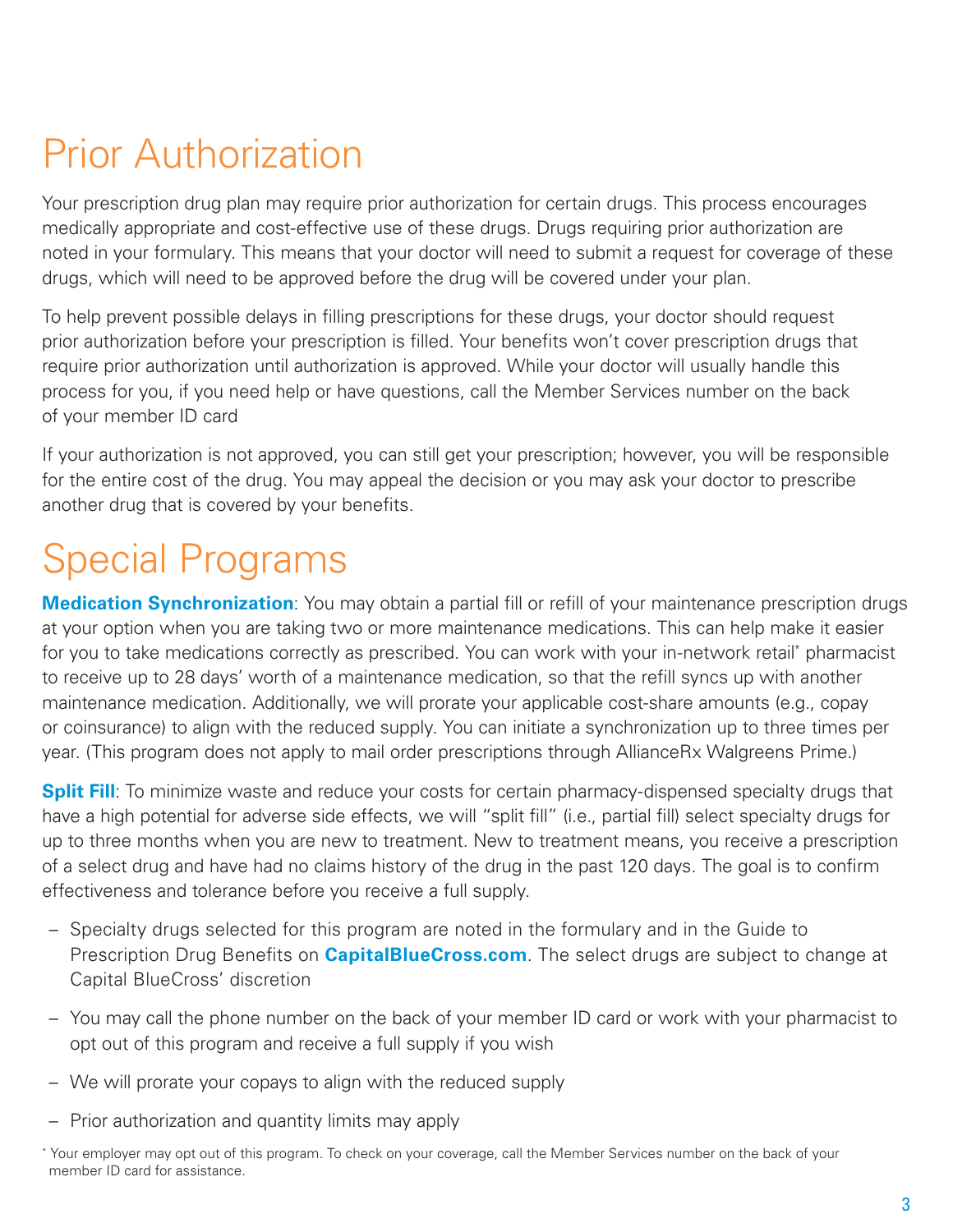# Enhanced Prior Authorization\* (Step Therapy)

Your plan may include a process called enhanced prior authorization for certain prescription drugs, which means you may be asked to try another proven, cost-effective drug first. Many brand drugs have less expensive generic or brand alternatives that might be an option for you. Drugs requiring Enhanced Prior Authorization are noted in your formulary. Your doctor or pharmacist can start enhanced prior authorization for you. If you need help with this process, call the Member Services number on the back of your member ID card.

#### Drug Quantity Management Program

Your plan also includes quantity limits for certain prescription drugs to support safety. Prescription drugs that require quantity level limits are marked accordingly on your formulary. If your prescription is written for more than the allowed quantity, your pharmacy will only fill up to the allowed amount. Your doctor can request an exception to quantity limits by calling the number on your Capital BlueCross member ID card.

### Generic Substitution Program

Your benefits may include a mandatory or restrictive generic substitution program to help control drug costs. Under the mandatory program, your pharmacy may replace a brand-name drug with a generic one. If you request the brand-name one, you will be charged the brand-name cost share plus the cost difference between the generic and brand-name medication.

Under the restrictive program, your doctor can write Brand Medically Necessary on your prescription. In this case, you will only be charged the brand-name cost share. However, if you request a brand-name drug when a generic is available, you will be charged the brand-name cost share plus the cost difference between the generic and brand-name medication.

Check your plan highlight sheet or Certificate of Coverage to see if either program applies to your plan.

<sup>\*</sup> Prior authorization and/or drug quantity management override requests are processed as soon as possible once all information/ documentation is received by Capital BlueCross. For requests that meet predetermined clinical criteria, notification of approval will be communicated to the physician and to the member in writing. If a prior authorization and/or drug quantity management override request is denied, written notification, including the reason for the denial, will be sent to the member and the prescribing physician. In-network physicians and members have the right to appeal a denial. Appeal instructions are provided with the written denial notification.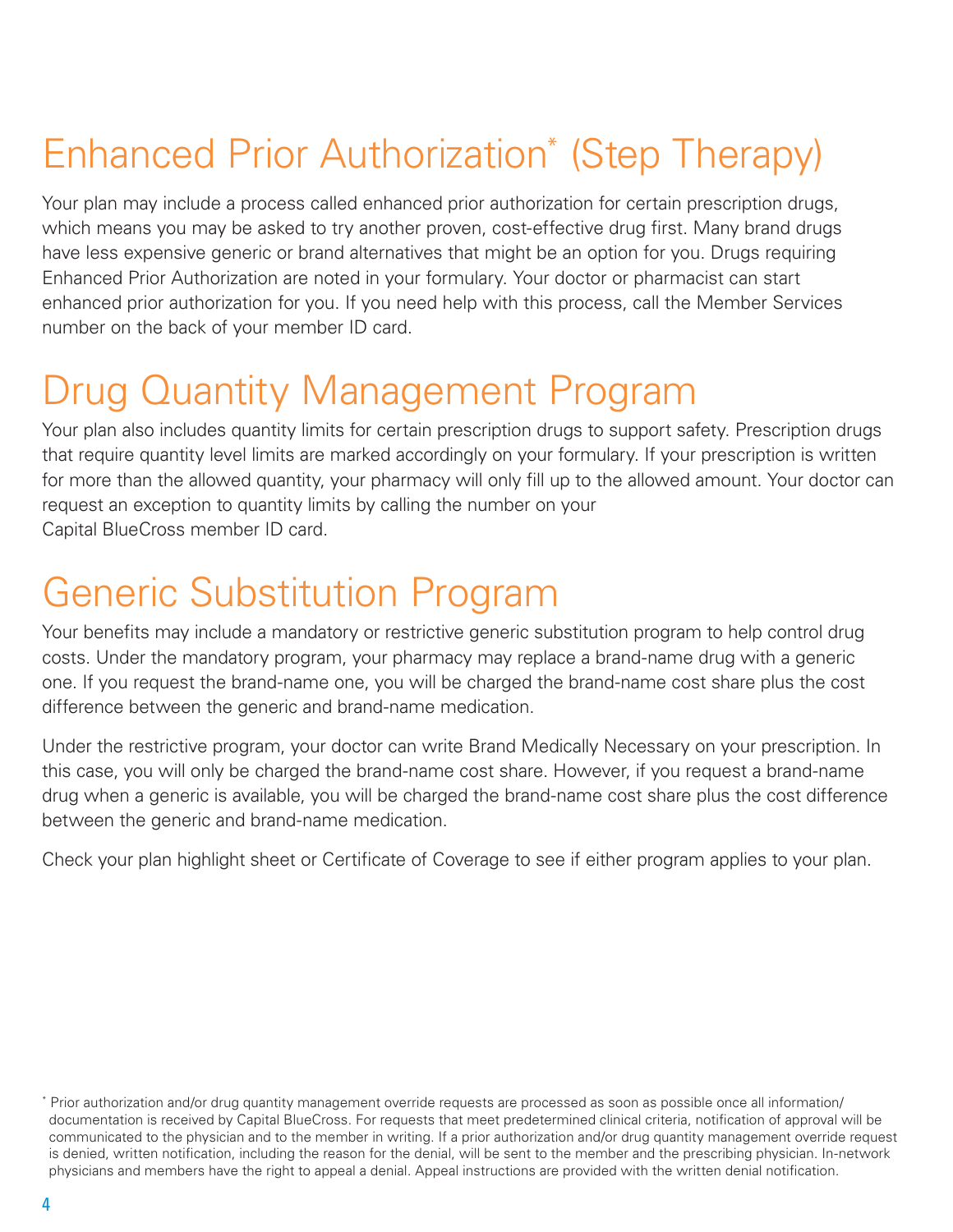# Specialty Drugs (self-administered)

AllianceRx Walgreens Prime serves as your plan's specialty drug pharmacy. If you need a specialty drug to manage your unique health condition, a patient care coordinator from AllianceRx Walgreens Prime will work with a team of pharmacists, nurses, your doctor, and Capital BlueCross to give you personalized care that helps best manage your needs. Your services include:

- Help getting prior authorization and refills
- The convenience of having your drugs delivered directly to your home at no additional cost
- Free supplies, such as needles, syringes, and disposal containers
- Training and educational resources to help ensure you know how to take your medication
- Care management programs that can help you get the best results from our prescribed drug therapy

Your Certificate of Coverage includes specific terms, conditions, exclusions, and limitations about your specialty drug benefits.

For more information about specialty drugs, call AllianceRx Walgreens Prime at **800-533-7606**.

#### Pharmacy Networks

As a Capital BlueCross member, you have access to thousands of retail pharmacies across the country, including many well-known chains (such as CVS, Rite Aid, Target, and Wal-Mart), grocery stores, and independent pharmacies. To help ensure you pay the lowest amount for your prescription drugs, use a pharmacy in your plan's network. You can find in-network pharmacies by logging in to your secure account at **CapitalBlueCross.com** or calling the Member Services number on your member ID card.

### 90DayMyWay<sup>®\*</sup>

If your plan includes this program, you must get your maintenance drugs in 90-day supplies. Remember to ask your doctor to write a 90-day prescription. You can fill your 90-day prescriptions for maintenance drugs through home delivery or by picking them up at pharmacies that are part of the Extended Supply Network.

<sup>\*</sup> Some plans allow an initial 30-day fill and a 30-day refill for maintenance drugs before 90DayMyWay requires members to get 90-day fills. Check your Certificate of Coverage for details.

Drug quantity level limits apply to all applicable generic equivalents of the brand-name products. Applicable home delivery quantity levels are two to three times the retail quantity level limits, depending on the prescription drug benefit design chosen by the member or employer group.